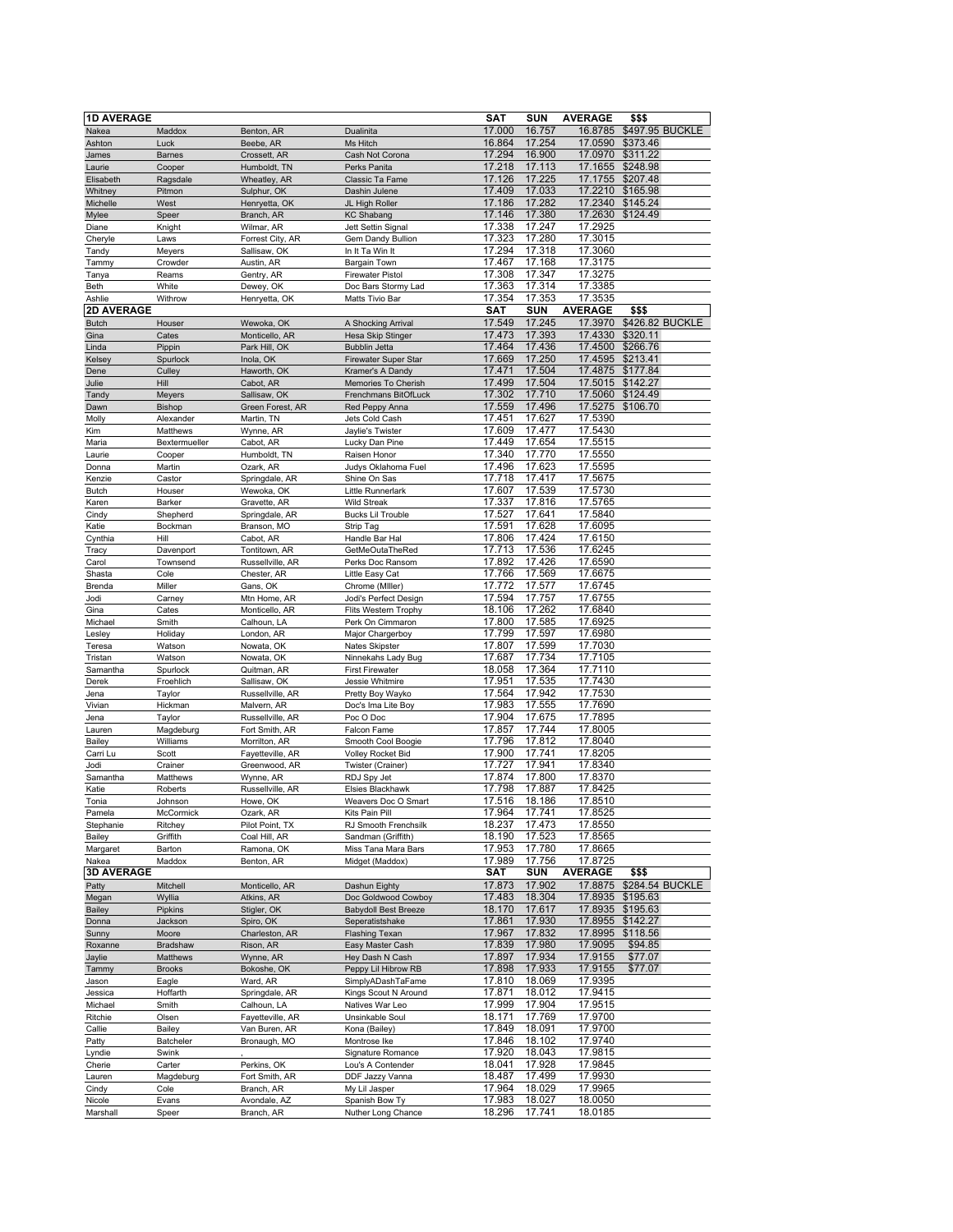| Kara              | Fox               | Prairie Grove, AR           | Nicked My Bug                         | 18.396           | 17.651           | 18.0235            |                 |
|-------------------|-------------------|-----------------------------|---------------------------------------|------------------|------------------|--------------------|-----------------|
|                   |                   |                             |                                       |                  |                  |                    |                 |
| Jody              | Dorman            | Marshall, TX                | <b>Teaspoon Of Sunfrost</b>           | 18.123           | 17.925           | 18.0240            |                 |
| Tonia             | Greenlees         | Tuttle, OK                  | Dunit Kat Cody                        | 18.066           | 18.036           | 18.0510            |                 |
| Kagney            | Scarberry         | Wister, OK                  | Horse 1 (Scarberry)                   | 18.130           | 17.975           | 18.0525            |                 |
| Wesley            | Haley             | Atoka, TN                   | Dashin Tonto                          | 18.141           | 17.973           | 18.0570            |                 |
| Bryan             | Ford              | Sallisaw, OK                | Kokomo Streaker                       | 18.210           | 17.908           | 18.0590            |                 |
|                   |                   |                             |                                       |                  |                  |                    |                 |
| Nikki             | <b>Butler</b>     | Siloam Springs, AR          | <b>Wrangling Buddy</b>                | 18.360           | 17.773           | 18.0665            |                 |
| Heather           | Toon              | Mounds, OK                  | Elizabeth Kay Reese                   | 18.159           | 17.978           | 18.0685            |                 |
| Marlena           | Williams          | Morrilton, AR               | Catch This Flight                     | 18.208           | 17.942           | 18.0750            |                 |
| Jodi              | Carney            | Mtn Home, AR                | Sevinup N Firewater                   | 17.636           | 18.533           | 18.0845            |                 |
|                   |                   |                             |                                       |                  |                  |                    |                 |
| Tandy             | Meyers            | Sallisaw, OK                | LKstreakinfrenchdown                  | 18.224           | 17.947           | 18.0855            |                 |
| Teresa            | Smith             | Gentry, AR                  | Eyed Be a Bug                         | 18.335           | 17.840           | 18.0875            |                 |
| Amanda Brooke     | Smith             | Munford, TN                 | Dynamic Denver                        | 18.279           | 17.942           | 18.1105            |                 |
| Jackie            | Nash              | Sallisaw, OK                | JJ Double Dasher                      | 18.450           | 17.782           | 18.1160            |                 |
|                   |                   |                             |                                       |                  |                  |                    |                 |
| LeAnne            | Haley             | Atoka, TN                   | Skips Peppy Lena                      | 18.057           | 18.191           | 18.1240            |                 |
| Rene              | Mitchell          | Pine Bluff, AR              | Hancocks Toasty Doll                  | 18.169           | 18.081           | 18.1250            |                 |
| Tena              | Spencer           | Russellville, AR            | Shakem Up Dadys                       | 18.069           | 18.242           | 18.1555            |                 |
| Diane             | Guinn             | McAlester, OK               | Dinkys Amigo                          | 18.058           | 18.265           | 18.1615            |                 |
|                   |                   |                             |                                       |                  |                  |                    |                 |
| Sandie            | Milam             | Greenbrier, AR              | To Nosie for Texas                    | 18.262           | 18.107           | 18.1845            |                 |
| Debbie            | Owen              | Star City, AR               | Gaddis Candyman                       | 18.277           | 18.107           | 18.1920            |                 |
| Manda             | Ham               | Mena, AR                    | Leovadas Cash Bars                    | 18.368           | 18.049           | 18.2085            |                 |
| Jessica           | Caldwell          | Brinkley, AR                | Wyoming Peppy Son                     | 18.245           | 18.184           | 18.2145            |                 |
|                   |                   |                             |                                       |                  |                  |                    |                 |
| Sheila            | Hardy             | Greenbrier, AR              | Little Blacky                         | 18.274           | 18.175           | 18.2245            |                 |
| Cindy             | Arnold            | Vian, OK                    | Cleats Easy Effort                    | 18.499           | 17.967           | 18.2330            |                 |
| Tammie            | Wilkins           | Ozark, AR                   | VF Gold Dust                          | 18.425           | 18.047           | 18.2360            |                 |
| Chris             | Hetrick           | Spiro, OK                   | Golden Power Jet                      | 18.245           | 18.229           | 18.2370            |                 |
|                   |                   |                             |                                       | 18.256           |                  |                    |                 |
| Kimberleigh       | Waters            | Mayflower, AR               | Jetalong Lil Norfleet                 |                  | 18.222           | 18.2390            |                 |
| Jenny             | Rampey            | Pryor, OK                   | Dial T For Texas                      | 18.149           | 18.339           | 18.2440            |                 |
| Brooke            | Bale              | Little Rock, AR             | <b>Bullet Hole</b>                    | 18.286           | 18.244           | 18.2650            |                 |
| Kimberleigh       | Waters            | Mayflower, AR               | Smugs Reed Cat                        | 18.225           | 18.307           | 18.2660            |                 |
|                   |                   |                             |                                       |                  |                  |                    |                 |
| Tara              | Kellogg-Johnson   | Poteau, OK                  | Poco Raunchy Doc                      | 18.589           | 17.948           | 18.2685            |                 |
| Denise            | Woodard           | Danville, AR                | Velvets Blue Hancock                  | 18.384           | 18.153           | 18.2685            |                 |
| Jody              | Woodard           | Beebe, AR                   | Fly Without Wings                     | 18.205           | 18.347           | 18.2760            |                 |
|                   |                   |                             |                                       | 18.609           | 17.970           | 18.2895            |                 |
| Shavon            | Howard            | Atkins, AR                  | Dun Ripped Thru                       |                  |                  |                    |                 |
| Kenzie            | Baxter            | Belleville, AR              | Jets Doc Cube                         | 18.658           | 17,939           | 18.2985            |                 |
| Jackie            | Eldridge          | Springdale, AR              | Zanna Holly Bug                       | 18.588           | 18.013           | 18.3005            |                 |
| Morgan            | Lenz              | Stigler, OK                 | Docs Golden Borrego                   | 18.007           | 18.606           | 18.3065            |                 |
|                   |                   |                             |                                       |                  |                  |                    |                 |
| Cynthia           | Hill              | Cabot, AR                   | RR Tori James                         | 18.315           | 18.324           | 18.3195            |                 |
| Crystal           | Steele            | Romance, AR                 | Flax N Flame                          | 18.215           | 18.456           | 18.3355            |                 |
| Michelle          | McCartney         | Clarksville, AR             | Boon Berry Streak                     | 18.383           | 18.315           | 18.3490            |                 |
| Lauren            | Whitmire          | Sallisaw, OK                | Handle Bar Oro                        | 18.539           | 18.190           | 18.3645            |                 |
|                   |                   |                             |                                       |                  |                  |                    |                 |
| Desaray           | Pense             | Winslow, AR                 | Dashs Lady Bugs                       | 18.401           | 18.333           | 18.3670            |                 |
|                   |                   |                             |                                       |                  |                  |                    |                 |
| Christy           | Kurck             | Rose Bud, AR                | QM Lil Scootin Lea                    | 18.442           | 18.314           | 18.3780            |                 |
|                   |                   |                             |                                       |                  |                  |                    |                 |
| Diane             | Baumann           | Belle Fourche, SD           | Daniel Boone                          | 18.519           | 18.252           | 18.3855            |                 |
| Pat               | Cheatwood         | Atoka, OK                   | Skid Boots Doz                        | 18.333           | 18.515           | 18.4240            |                 |
| Janae             | Wilson            | Lowell, AR                  | Denvers Nick Bar                      | 18.478           | 18.374           | 18.4260            |                 |
| Mindy             | Roland            | Shady Point, OK             | Don't Blink                           | 18.781           | 18.102           | 18.4415            |                 |
|                   |                   |                             |                                       |                  |                  |                    |                 |
| Daylee            | Barrom            | Millington, TN              | Steele's City Feet                    | 18.416           | 18.469           | 18.4425            |                 |
| Megan             | Wilkes            | Brighton, TN                | Nike (Wilkes)                         | 18.536           | 18.366           | 18.4510            |                 |
| Kaye              | Mayes             | Springdale, AR              | Moody Blues                           | 18.769           | 18.210           | 18.4895            |                 |
| Leslie            | Cole              | Little Rock, AR             | Cats Dash                             | 17.854           | 19.128           | 18.4910            |                 |
|                   |                   |                             |                                       |                  |                  |                    |                 |
| Bryana            | Hancock           | Stuttgart, AR               | Domino (Hancock)                      | 18.374           | 18.643           | 18.5085            |                 |
| Dana              | Parkerson         | Gans, OK                    | Da Cowboy                             | 18.389           | 18.654           | 18.5215            |                 |
| Karen             | Smith             | Verona, MO                  | Zestee Dash                           | 18.831           | 18.247           | 18.5390            |                 |
| Tena              | Spencer           | Russellville, AR            | Assure Mea Corona                     | 18.676           | 18.452           | 18.5640            |                 |
|                   |                   | Pryor, OK                   | Dazzle Pep                            |                  |                  |                    |                 |
| Trista            | Stevens           |                             |                                       | 18.948           | 18.206           | 18.5770            |                 |
| Kristie           | Johnson           | Springdale, AR              | Lady Favorite                         | 18.872           | 18.339           | 18.6055            |                 |
| Alli              | Johnson           | Maumelle, AR                | RR High Noon                          | 18.620           | 18.605           | 18.6125            |                 |
| KD                | Koon              | Fort Smith, AR              | Quick Lady Smith                      | 18.998           | 18.240           | 18.6190            |                 |
| Michelle          | Staggs            | Little Rock, AR             | Smokin Lit Shine                      | 18.551           | 18.706           | 18.6285            |                 |
|                   |                   |                             |                                       | 18.775           |                  |                    |                 |
| Tera              | Martin            | Fairland, OK                | Foolish Hero                          |                  | 18.550           | 18.6625            |                 |
| Jerry             | Keith             | Adair, OK                   | RK Rich Chick                         | 18.709           | 18.653           | 18.6810            |                 |
| Cheri L           | Anderson          | Colcord, OK                 | Golden Guns A Blazen                  | 18.668           | 18.694           | 18.6810            |                 |
| Jennifer          | Patty             | Dardanelle, AR              | King Starolena                        | 18.945           | 18.431           | 18.6880            |                 |
|                   |                   |                             |                                       | 20.168           |                  |                    |                 |
| Ashton            | Luck              | Beebe, AR                   | Paid For Firewater                    |                  | 17.215           | 18.6915            |                 |
| Lacy Jo           | Tackett           | Hackett, AR                 | Miss Gold Masterpiece                 | 18.881           | 18.561           | 18.7210            |                 |
| Stephanie         | Haynes            | Spiro, OK                   | ST Chic Adee                          | 18.808           | 18.654           | 18.7310            |                 |
| Diane             | Knight            | Wilmar, AR                  | <b>Blazin Hells Angel</b>             | 19.100           | 18.401           | 18.7505            |                 |
|                   | Williamson        | Fayetteville, AR            | This Cats Quick                       | 18.787           | 18.739           | 18.7630            |                 |
| Stephanie         |                   |                             |                                       |                  |                  |                    |                 |
| Kennedy           | Edwards           | Springdale, AR              | Bella (Edwards)                       | 18.910           | 18.627           | 18.7685            |                 |
| Carol             | Kinder            | Black Rock, AR              | Rosie's Hi View                       | 18.593           | 18.996           | 18.7945            |                 |
| Marcia            | Mosby             | Nesbit, MS                  | Annie (Mosby)                         | 19.172           | 18.480           | 18.8260            |                 |
| Denise            |                   |                             |                                       |                  |                  |                    |                 |
|                   | Shipman           | Heavner, OK                 | French X Zibit                        | 18.844           | 18.845           | 18.8445            |                 |
| <b>4D AVERAGE</b> |                   |                             |                                       | <b>SAT</b>       | <b>SUN</b>       | <b>AVERAGE</b>     | \$\$\$          |
| Jody              | Dorman            | Marshall, TX                | Nonfrost                              | 18.975           | 18.859           | 18.9170            | \$213.41 BUCKLE |
| Janae             | Wilson            | Lowell, AR                  | Ole Tiger Cash                        | 18.885           | 18.951           | 18.9180            | \$160.06        |
|                   |                   |                             |                                       |                  | 19.034           |                    |                 |
| Michelle          | McCartney         | Clarksville, AR             | Sum R Unik                            | 18.809           |                  | 18.9215            | \$133.38        |
| Manda             | Ham               | Mena, AR                    | Kenos Sand Storm                      | 18.956           | 18.925           | 18.9405            | \$106.70        |
| Kelli             | Heidt             | Waddell, AZ                 | Frangellico                           | 18.934           | 18.967           | 18.9505            | \$88.92         |
| Denise            | Pense             | Winslow, AR                 | Dashes Lightning Bug                  | 18.893           | 19.016           | 18.9545            | \$71.14         |
|                   | Wilkes            | Brighton, TN                | MJH Sage Star                         | 18.752           | 19.185           | 18.9685            | \$62.24         |
| Megan             |                   |                             |                                       |                  |                  |                    |                 |
| Angella           | Seal              | Van Buren, AR               | Remy (Seal)                           | 19.366           | 18.683           | 19.0245            | \$53.35         |
| Cary<br>Donna     | Watkins<br>Bailey | Mulberry, AR<br>Vilonia, AR | Duck (Watkins)<br><b>Wahini Perks</b> | 19.419<br>18.772 | 18.682<br>19.349 | 19.0505<br>19.0605 |                 |